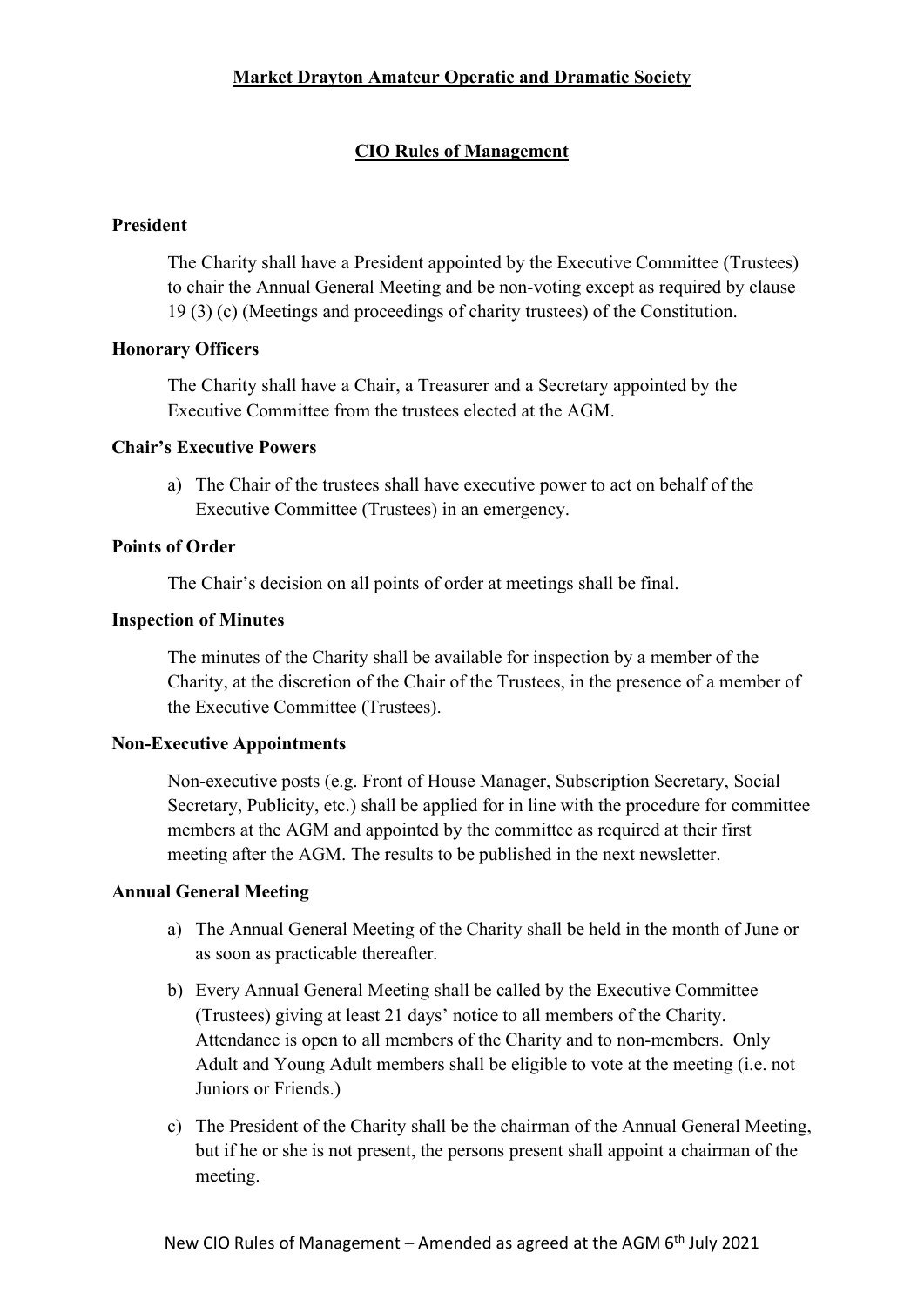- d) The Executive Committee (Trustees) shall present to each Annual General Meeting the report and accounts of the Charity for the preceding year, and all general business shall be transacted.
- e) Resolutions for consideration at the Annual General Meeting must be received by the Secretary at least 14 days before the meeting.
- f) Nominations for election to the Executive Committee (Trustees) must be made by members of the Charity in writing and must be in the hands of the Secretary at least 7 days before the Annual General Meeting. Should nominations exceed vacancies, election shall be by ballot at the meeting.

### Membership

- a) Application for membership shall be made on the form provided. Applicants will be made aware of the Constitution and Rules of Management which can be viewed online or in hard copy in Adastra.
- b) The Society may invite members of the public to become 'Friends/Patrons' of the Society. The Friends/Patrons fee shall be determined at the Annual General Meeting. Friends/Patrons shall receive copies of the Newsletter. Friends/Patrons of the Society shall not be entitled to vote, stand for office or be cast to perform in productions, but may convert to full membership during the year by paying the balance between the Friends/Patrons and Full Member subscriptions.

### Junior Theatre Workshop

Junior members may join the Junior Theatre Workshop, subject to space being available, which shall operate in accordance with rules laid down from time to time by the Executive Committee (Trustees) to achieve the objects set out in Clause 3 (2) of the Constitution.

# Subscriptions and Fees

The annual subscriptions and entrance fees (if applicable) shall be recommended by the trustees and voted on each year by the members at the Annual General Meeting.

# Payment of Entrance Fees and Subscriptions

Entrance fees (if applicable) and first annual subscriptions shall become due and be paid to the Subscription Secretary on receipt of the signed application form. All subsequent annual subscriptions shall become due at the AGM in each year and shall be paid to the Subscriptions Secretary not later than the 30<sup>th</sup> September following. New members joining after the  $1<sup>st</sup>$  January shall pay half the Annual Subscription – to apply in the first year only.

#### Non-Payment of Subscriptions

The Executive Committee has discretion, but all membership privileges will normally be suspended automatically if a member's subscription remains unpaid after  $30<sup>th</sup>$ September.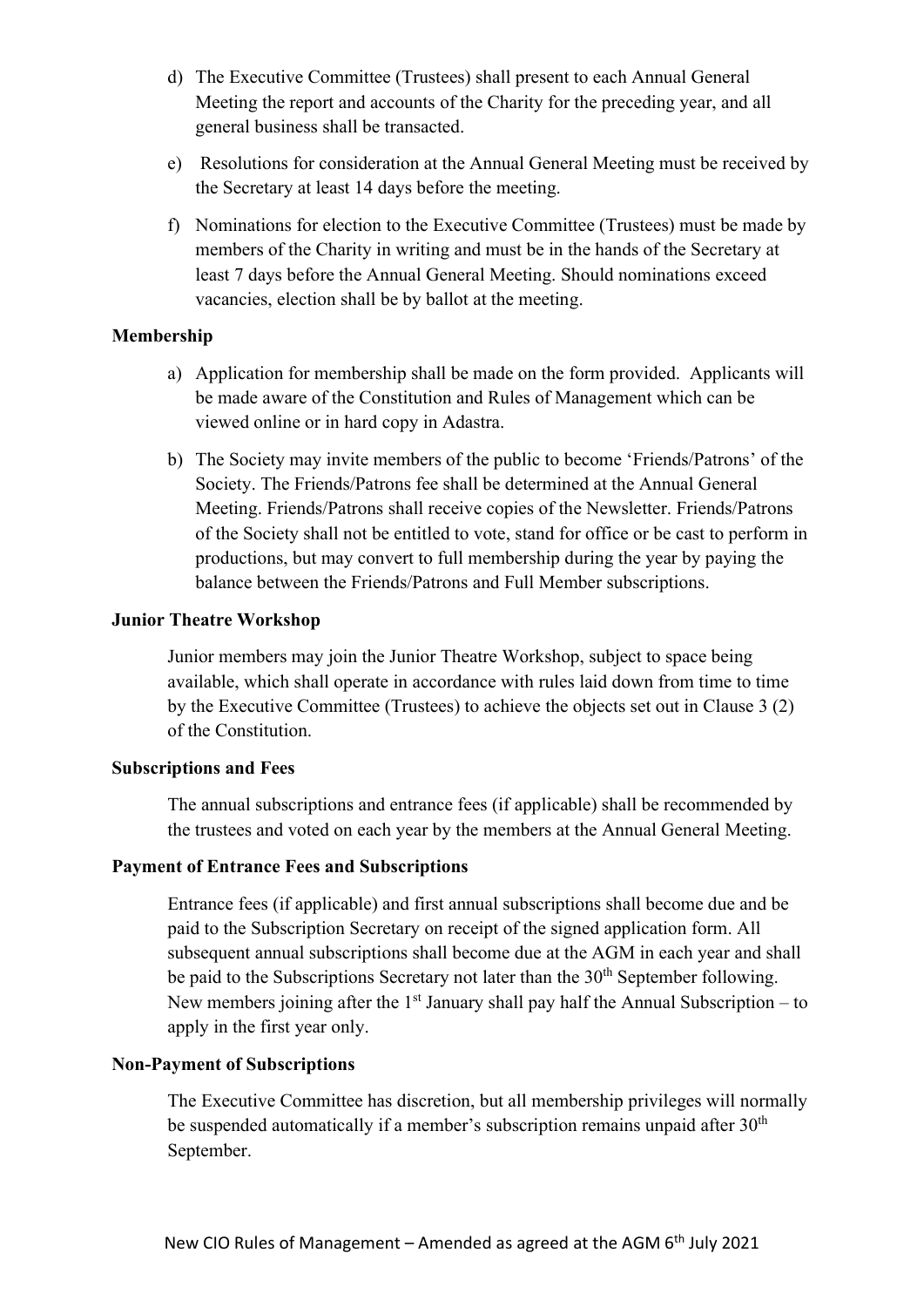#### Accounts

- a) The financial year of the Society shall commence on  $1<sup>st</sup>$  June and an annual profit and loss account and balance sheet shall be prepared within two calendar months after 31<sup>st</sup> May in each year.
- b) The Treasurer shall, within two calendar months of the end of any function, prepare a balance sheet which shall be open for inspection by the members.

#### Proposals for Productions

- a) Any member wishing to propose a production shall submit such to the Secretary by a specified date with a brief written synopsis.
- b) The Executive Committee (Trustees)'s decision on productions and production dates shall be final.

#### Procedure for Appointing Producers

- a) Applications for a producer will be advertised in the newsletter with a published closing date. The advert to appear in at least two consecutive newsletters.
- b) All applications received by the closing date will then be considered by the committee and a producer chosen as appropriate.
- c) Applicants' names will not be published prior to the appointment of a producer.
- d) Anyone applying to produce prior to the slot being advertised will be held on file until the closing date and then considered along with all applications.
- e) Failing any applications by the closing date, the committee will be free to appoint a producer as appropriate.
- f) All applications must be in writing to the Secretary who will be happy to discuss any queries over the phone or obtain appropriate advice.
- g) In the case of co-productions, one of the co-producers must be nominated to liaise with the committee.

#### Producers

- a) Any member may apply to produce a selected production.
- b) Producers for all productions will be selected by the Executive Committee (Trustees).
- c) The Producer shall be required to liaise with the Executive Committee (Trustees) to report on the overall progress of the production on a regular basis.
- d) The Producer will not be permitted to take a major part in the production without the agreement of the Executive Committee (Trustees).
- e) 'Guidelines for Producers' will be issued to the producers of all shows.